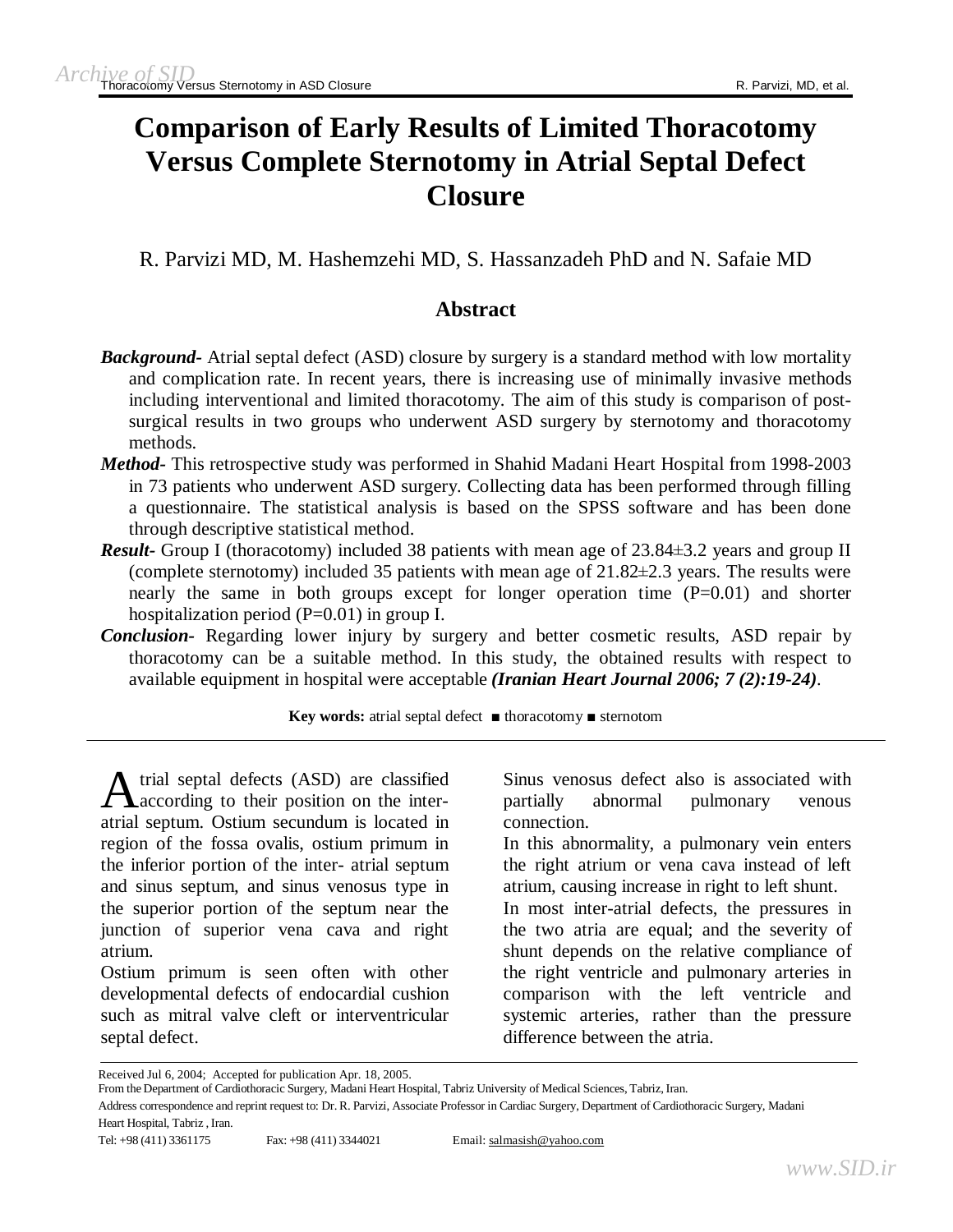Pulmonary vascular resistance and pulmonary arterial pressure cause pulmonary hypertension and right-to-left shunt (Eisenmenger's syndrome).

Atrial septal defect may be missed in childhood because of absence or paucity of clinical symptoms, and an ejection murmur due to increase in blood flow across pulmonary valve may be considered as a functional murmur. It is expected that these persons reach adolescence, however their life span is shorter than normal patients. Their death is usually due to heart failure and some of them have pulmonary hypertension at a juvenile age. Overall, atrial tachycardia is frequent in patients older than 40 years old, in addition to findings related to congestive heart failure. This defect should be repaired in all patients surgically. $\frac{1}{1}$ 

Nearly all patients tend to have surgery with smaller incisions so that there is no disadvantage regarding operation quality and safety. Although operation time in sternotomy group was less than that in patients underwent limited thoracotomy, it should be considered that we may spend further time for noninvasive or less invasive procedures but, in turn, the better results with less operative trauma to patient leads to earlier discharge and recovery, to resume her/his daily activities. It must be mentioned that currently ASD closure by surgery is safe and more effective than non-surgical (interventional) modalities. <sup>1</sup> Median sternotomy is the standard method in surgery of intracardiac congenital lesions, but it leaves a bad scar at the incision site and its probable complications may cause problems for the patient. Cosmetically, thoracotomy incision in females is preferred.

Currently closures of interatrial defect (ASD) is performed also by endoscopy and videoscopy and extracorporeal blood circulation through femur and femur to right atrium. 2

The advantages of minimally invasive surgical methods include less pain, minimal skin incision, acceleration of recovery and resumption of activities and shortening of hospitalization period and stay in  $ICU<sup>2</sup>$ . The aim of this study is comparison of postoperative results in two groups of patients who underwent ASD closure surgery by two methods of sternotomy or thoracotomy in our department.

## **Methods**

This is a retrospective study in which the records of 73 patients who underwent surgery for closure of ASD by two methods of sternotomy and thoracotomy from 1998 to 2003, were assessed. The information was collected by questionnaire including pre, post and perioperative data and was analyzed by statistical tests of fisher and Mann-Whitney and P values less than 0.05 were considered significant. In this study, the patients were classified as group I (thoracotomy) and group II (sternotomy). There were neither urgent operations nor aortic lesions and coronary vascular disease. The patients having atrial septal defect, partial or complete anomalous connection of pulmonary veins, partial or complete atrioventricular canal, and mitral, tricuspid or pulmonary lesions, were evaluated in this study. The excluded patients included patients with ASD associated with cardiac lesions requiring other urgent surgery in addition to ASD surgery, and patients having aortic valve and coronary artery diseases. The surgery method was selected by surgeon suggestion and patient consent, especially in females.

## **Results**

In this study the records of 73 patients were assessed. Table I shows preoperative diagnosis of patients according to the echocardiography and angiography.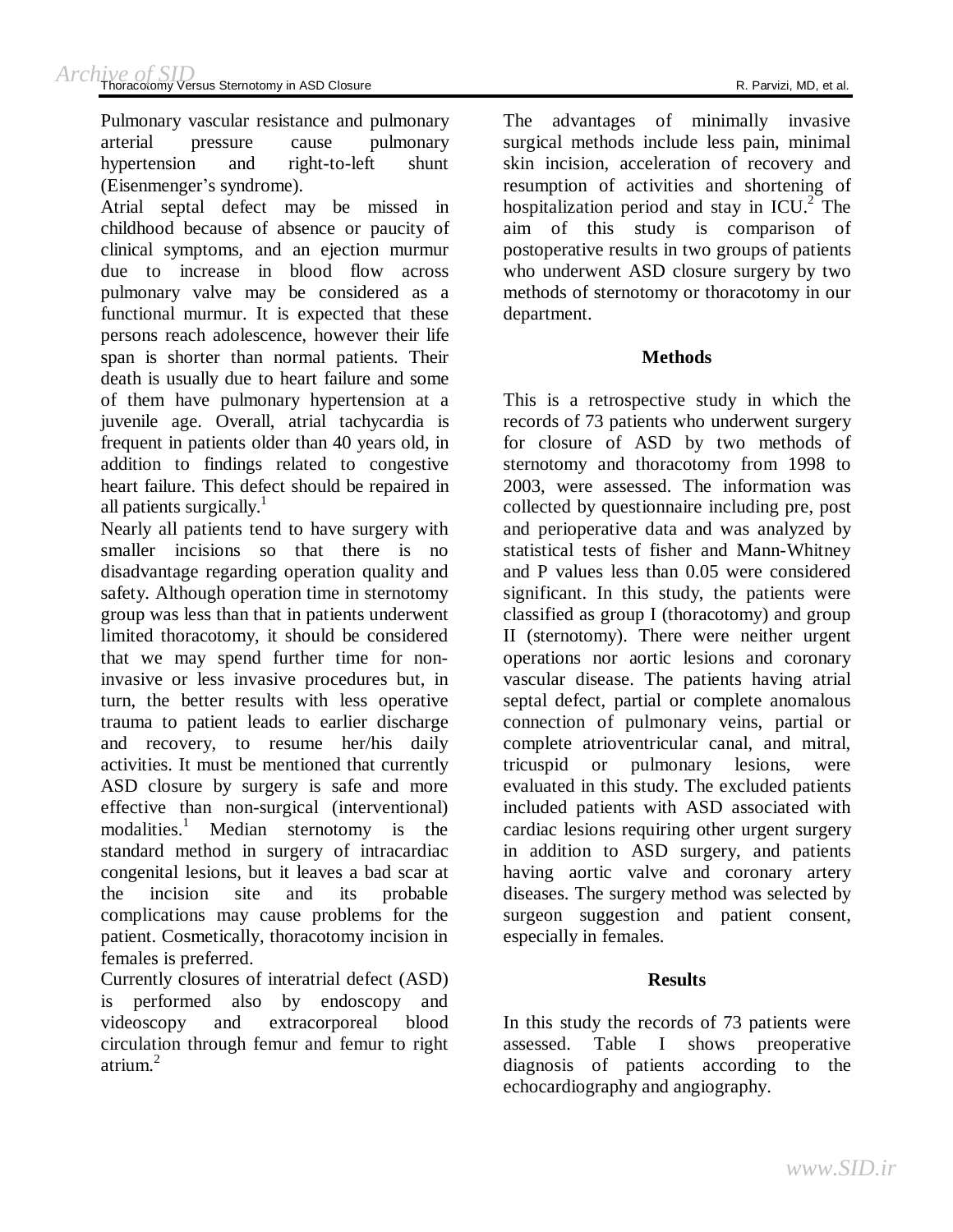**Table I. Frequency of ASD and associated lesions in two groups of patients.** 

| <b>Variable</b>                                                                 | <b>Thoracotomy</b> | <b>Sternotomy</b> |  |  |
|---------------------------------------------------------------------------------|--------------------|-------------------|--|--|
|                                                                                 | group              | group             |  |  |
| ASD (Ostium primum)                                                             | 1                  | $\Omega$          |  |  |
| ASD(Ostium primum) and MR<br>and TR                                             | $\Omega$           | $\mathbf{1}$      |  |  |
| ASD (Ostium secundum)                                                           | 30                 | 26                |  |  |
| ASD(Ostium secundum) and<br>MR                                                  | $\Omega$           | 1                 |  |  |
| ASD (Ostium secundum) and<br>MS                                                 | $\Omega$           | 1                 |  |  |
| ASD (Ostium secundum)and<br>partial Abnormality of<br>pulmonary vein attachment | $\mathfrak{D}$     | $\Omega$          |  |  |
| ASD (Ostium secundum) and<br><b>PDA</b>                                         | $\theta$           | $\overline{c}$    |  |  |
| ASD(Ostium secundum) and<br><b>PS</b>                                           | 1                  | $\Omega$          |  |  |
| ASD (Sinus venosus)                                                             | 1                  | $\overline{2}$    |  |  |
| ASD with total anomalous<br>pulmonary venous connection                         | $\theta$           | 1                 |  |  |
| Complete atrioventricular canal                                                 | $\mathbf{3}$       | $\Omega$          |  |  |
| Partial atrioventricular canal                                                  | $\Omega$           | $\mathbf{1}$      |  |  |
| Summation                                                                       | 38                 | 35                |  |  |

**ASD:** Atrial Septal Defect; **MR:** Mitral regurgitation, **TR:** Tricuspid regurgitation, **MS:** Mitral stenosis,

**PDA:** Patent ductus arteriosus, **PS:** Pulmonary stenosis.

Table II shows the performed surgery methods. The most frequent repaired lesions were ostium secundum and patent ductus arteriosus.

The average blood transfused in group I and group II patients was 323.63 ml and 342.85 ml, respectively  $(P=0.32)$ . The average time of stay in ICU was 2.28 days and 2.48 days in group I and group II patients, respectively  $(P=0.136)$ .

| Table II. Frequency of surgery methods performed<br>in patients. |                             |                            |  |  |  |
|------------------------------------------------------------------|-----------------------------|----------------------------|--|--|--|
| Method                                                           | <b>Thoracotomy</b><br>group | <b>Sternotomy</b><br>group |  |  |  |
|                                                                  |                             |                            |  |  |  |

|                                                                                  | group          | group          |
|----------------------------------------------------------------------------------|----------------|----------------|
| ASD repair with valved<br>perforated patch                                       | $\Omega$       | 1              |
| ASD repair with pulmonary<br>commissurotomy                                      | $\mathbf{0}$   | $\overline{2}$ |
| ASD repair and pulmonary<br>commissurotomy and partial<br>venous anomaly (PAPVC) | $\theta$       | 1              |
| ASD (Ostium secundum<br>repair)                                                  | 34             | 28             |
| ASD repair, Mitral repair                                                        | $\theta$       | 1              |
| ASD repair, Mitral repair,<br>Tricuspid repair                                   | $\mathfrak{D}$ | 1              |
| ASD repair, Mitral annulus<br>repair                                             | 1              | $\theta$       |
| ASD repair, PAPVC repair                                                         | $\theta$       | 1              |
| ASD repair, Mitral annulus<br>repair with ring                                   | 1              | $\theta$       |
| Summation                                                                        | 38             | 35             |

There was no significant difference regarding need for transfusion, mortality, need for reoperation and complications between the two groups. Hospitalization time was 10.8 days in group I and 12.79 days in group II, with a significant difference (P=0.01).

The duration of surgery was 4.33 hours and 3.43 hours in group I and group II, respectively (P=0.000). The duration of mechanical ventilation was 9.14 hrs in group I and 12.06 hrs in group II ( $P=0.12$ ). There was no significant difference regarding the amount of bleeding between the two groups. Table III shows the results of the operation in both groups.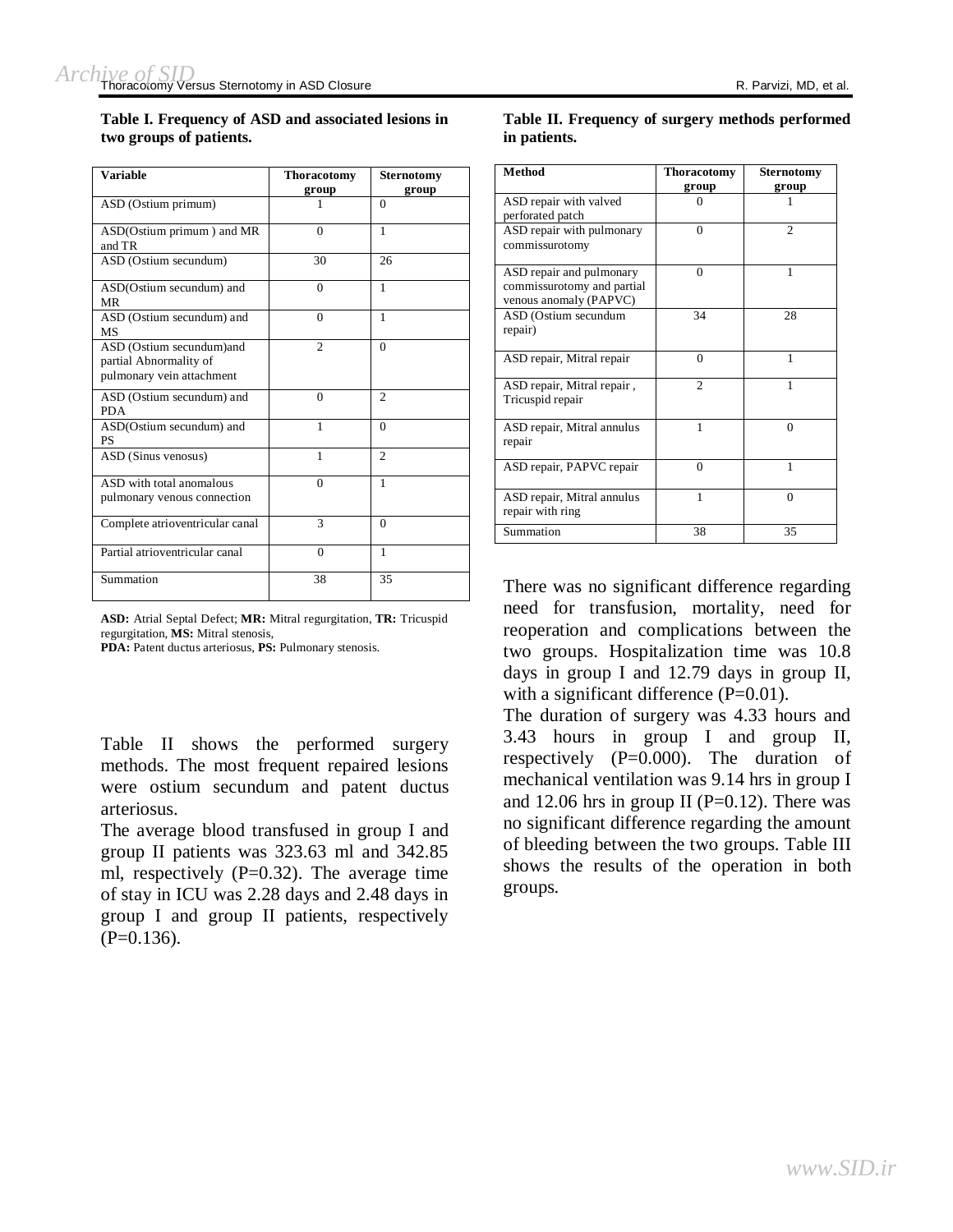| <b>Variable</b>                           |                          | <b>Number</b>            | Average        |                          | <b>Standard deviation</b> |                          | <b>Error deviation</b><br>(average) |                          | P value |
|-------------------------------------------|--------------------------|--------------------------|----------------|--------------------------|---------------------------|--------------------------|-------------------------------------|--------------------------|---------|
|                                           | Group I                  | Group II                 | Group I        | Group II                 | Group I                   | Group II                 | Group I                             | Group II                 |         |
| Age (Year)                                | 38                       | 35                       | 32.84          | 21.82                    | 12.28                     | 16.39                    | 1.99                                | 2.77                     | 0.359   |
| Body surface (m2)                         | $\overline{\phantom{a}}$ | $\overline{\phantom{a}}$ | 1.41           | 1.22                     | 0.35                      | 0.47                     | 0.05                                | 0.08                     | 0.075   |
| EF(%)                                     | $\overline{\phantom{a}}$ | $\overline{\phantom{a}}$ | 59.78          | 61.07                    | 10.94                     | 9.49                     | 1.77                                | 1.6                      | 0.684   |
| Operation time (hrs)                      | $\overline{a}$           | $\overline{\phantom{a}}$ | 4.33           | 3.43                     | 0.88                      | 1.18                     | 0.14                                | 0.19                     | 0.000   |
| Aorta clamping time<br>(min)              | 34                       | 35                       | 32.35          | 35.88                    | 20.44                     | 30.17                    | 3.50                                | 5.09                     | 0.414   |
| $EC$ (Pump) $(min)$                       | 38                       | 35                       | 65.68          | 69.48                    | 27.66                     | 48.21                    | 4.48                                | 8.14                     | 0.279   |
| Mechanical Ventilation<br>(hrs)           | 37                       | 34                       | 9.14           | 12.06                    | 10.30                     | 10.69                    | 1.69                                | 1.83                     | 0.128   |
| Staying in ICU (day)                      | 37                       | 34                       | 2.28           | 2.48                     | 1.42                      | 1.07                     | 0.23                                | 0.18                     | 0.136   |
| Hospitalization time<br>$\text{(day)}$    | 36                       | 34                       | 10.08          | 12.79                    | 4.19                      | 6.36                     | 0.69                                | 1.09                     | 0.01    |
| Blood transfusion (ml)                    | 22                       | 21                       | 323.63         | 342.85                   | 142.78                    | 266.12                   | 30.44                               | 58.7                     | 0.380   |
| Plasma transfusion(ml)                    | 27                       | 36                       | 527.77         | 604.23                   | 384.89                    | 526.52                   | 74.07                               | 103.25                   | 0.572   |
| First postoperative day<br>drainage (ml)  | 36                       | 34                       | 264.72         | 325                      | 230.21                    | 298.88                   | 38.36                               | 51.25                    | 0.557   |
| Second postoperative<br>day drainage (ml) | 36                       | 34                       | 205.13         | 123.67                   | 267.44                    | 127.49                   | 61.24                               | 21.86                    | 0.427   |
| Total postoperative<br>drainage (ml)      | 36                       | 34                       | 469.86         | 448.67                   | 437.2                     | 379.83                   | 72.86                               | 65.14                    | 0.791   |
| Mortality (number)                        | 38                       | 35                       | $\overline{c}$ | $\mathbf{1}$             | $\overline{\phantom{a}}$  | $\overline{\phantom{a}}$ | $\overline{\phantom{a}}$            | $\overline{\phantom{a}}$ | 0.531   |
| Reoperation                               | 38                       | 35                       | $\mathbf{1}$   | $\overline{\phantom{a}}$ | $\overline{\phantom{0}}$  | $\overline{\phantom{a}}$ | $\overline{\phantom{a}}$            | $\overline{a}$           | 0.732   |
| Complications                             | 38                       | 35                       | 9              | 10                       | $\overline{\phantom{0}}$  | $\overline{\phantom{a}}$ | $\frac{1}{2}$                       | $\overline{a}$           | 0.417   |

#### **Table III. Results ASD repair and associated lesions in thoracotomy (group I) and sternotomy (group II).**



Thoracotomy group Sternotomy group

**Fig. 1.** Post-operative findings in both groups of patients with ASD operated by limited thoracotomy and median sternotomy.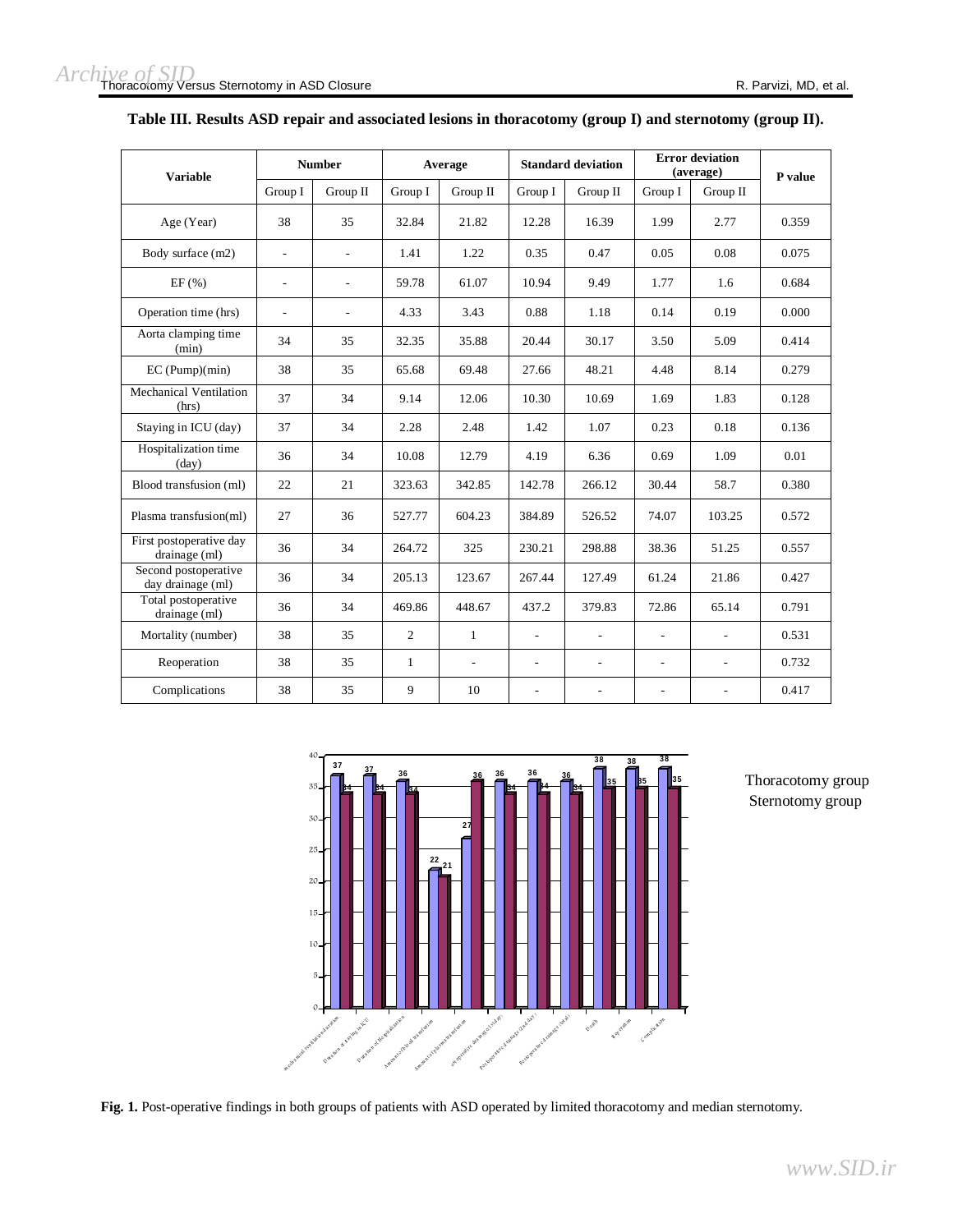#### **Discussion**

Although median sternotomy is the gold standard incision for repair of congenital heart lesions, large incisions, postoperative pain, disadvantages due to cosmetic reasons and possibility of complications resulting from sternotomy such as sternal dehiscence, osteomyelitis and mediastinitis implicate that this procedure may be substituted with less invasive procedures such as minimally invasive thoracotomy with videoscopy or moderate or more extended thoracotomies with direct access and surgical repair with direct sutures.<sup>2</sup>

The major advantage of less invasive procedures is avoidance of complete sternotomy, resulting to less postoperative infection such as mediastinitis and postoperative pain due to less musculoskeletal injury and less manipulation.

Prior experiences of surgeons suggest also that less invasive surgeries of thorax and heart are safe with minimal postoperative pain, earlier return to activity, excellent results obtained from repair regarding cosmetic aspects, less hospitalization period and consequently less costs for patients. 2

Regarding the number of operated patients, there were low rates of complications, including 2 deaths in the less invasive group and 1 case in the median sternotomy group, and also reoperation with repeat repair by prosthetic ring, but overall there was no significant difference in mortality and morbidity between the two groups; the cause of death in the mentioned cases was not the surgery method but was often low cardiac output and intolerance of discontinuance of extracorporeal circulation.

In less invasive surgeries, in order to prevent reoperation, we can routinely use transesophageal echocardiography (TEE), leading to a decrease in this complication.

Although in less invasive surgeries for congenital heart disease, we can use femoral artery and vein cannulation, in surgeries for ASD by less invasive methods, cannulation of

the aorta and superior and inferior vena cava is not easily possible, especially with young children with low weight (less than 15 kg) who may have femoral artery and vein with unsuitable diameters for cannulation. 2 The repair surgeries for ASD by smaller and limited incisions have had acceptable results. These incisions have been made in median and /or inferior part(s) of sternum with skin incision even smaller than sternal incision; and it is possible to extend the sternal incision through release of subcutaneous tissue.

In this method it is also possible to cannulate the superior and inferior vena cava via the right atrium.<sup>3</sup> Although sufficient myocardial protection has been achieved by continuous cardiac perfusion without clamping of the ascending aorta in some studies, stopping the heart by cold cardioplegia is the standard protection protocol for the myocardium. 2 In nearly all of our studied patients, the choice method for protection of the myocardium was clamping of the ascending aorta and injection of a cardioplegic agent into the aortic root. In less invasive cardiac operations such as ASD repair, prevention from air embolism is one of the most important problems that should be considered during operation, especially in discontinuation of the pump. Initially, the air must be emptied completely from cardiac chambers and even before initiation of heart beat, the absence of air in cardiac cavities can be documented by transesophageal echocardiography.

In conclusion, repair of ASD and associated lesions such as ostium primum and sinus venosus defects may be performed by less invasive methods, but it is necessary to place defibrillator pads in a suitable location before preparing the patient and to place the TEE probe for transesophageal echocardiography during operation for assessment of valvular function, adequacy of repair and residual air within cardiac chambers.

Various minimally invasive methods are present for rapid access to operation site in ASD repair surgery that are used depending on ASD type and associated lesions, patient's